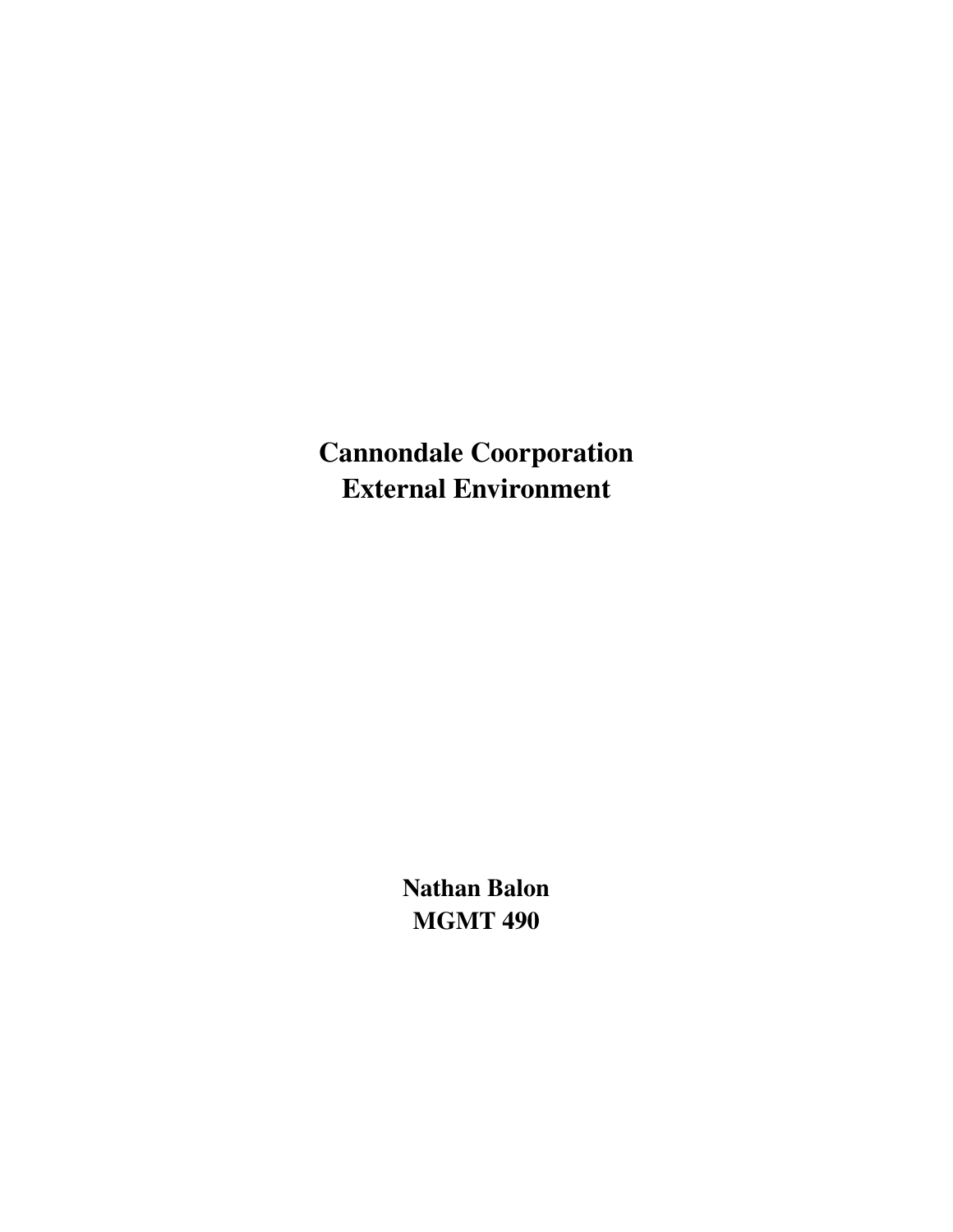## Analysis of the External Environment

 Cannondale is a part of the motorcycle, bicycle and parts industry. The official SIC code for this industry is 3751. A few top companies in this industry are Harley Davison, Huffy, Murray, Trek, Kawasaki and Cannondale. This industry is highly influenced by the publics desire for recreational activities, their concern with general fitness and transportation needs.

 Throughout the world 1 billion bicycles are in use. The majority of the world's bikes are made and used in Asia. In the United States, bicycle sales total approximately \$5 billion annually (Thompson C-200). Through out the 1980's and early 1990's, the industry saw a steady line of growth. During the mid 1990's, this growth moved to the maturity stage. The industry is now growing at a rate of 2% annually (Thompson C-197).

 A learning curve and economies of scale exists for the bicycle industry. The industry has a high fixed cost associated with the equipment used to manufacture bicycles. As a company produces more bicycles, the unit cost of the bicycle drops. Therefore, bicycle manufacturers who produce bikes in high volume are able to charge lower prices for their product. A learning curve exists when a company becomes more proficient at producing a product as the number they produce increases. Bicycle companies become more skilled at crafting bicycles as the number produced increases. In follows that companies within the bicycle industry can charge a low price if they produce in high volume and the number of bicycles produced goes up.

## Five Forces Model

 The Five Forces Model developed by Michael Porter is one of the most effective ways of measuring the level of competition for a given industry. The model determines the level of competition between rival sellers, new entrants, buyers, substitute products, and suppliers in a given industry. An overall level of attractiveness is given to an industry from this analysis.

 Rivalry among sellers measures the level of competition between members of the same industry that sell the same product. For most industries, the level of competition between sellers is the most influential characteristic. The bicycle industry is no different in this regard. In the bicycle industry, there is a moderately high level of competition between sellers. One of the reasons for the high degree of rivalry is that the industry is not seeing the same level of growth that it did in the past. Since growth of the industry has become flat, a bicycle manufacturer can only increase its sales at the expense of one of their competitors. Another factor leading to the degree of competition is the number of sellers in the industry. In the United States, there are over 100 bicycle producers selling bikes to the public. Because of this large number of producers, there is a high degree of competition (Thompson C-200). Last, consumers switching cost is low for the bicycle industry. Buyers have little or no cost to switch from one brand of bicycle to another when they purchase a new bike. The industry, therefore, has a moderately high level of competition between sellers.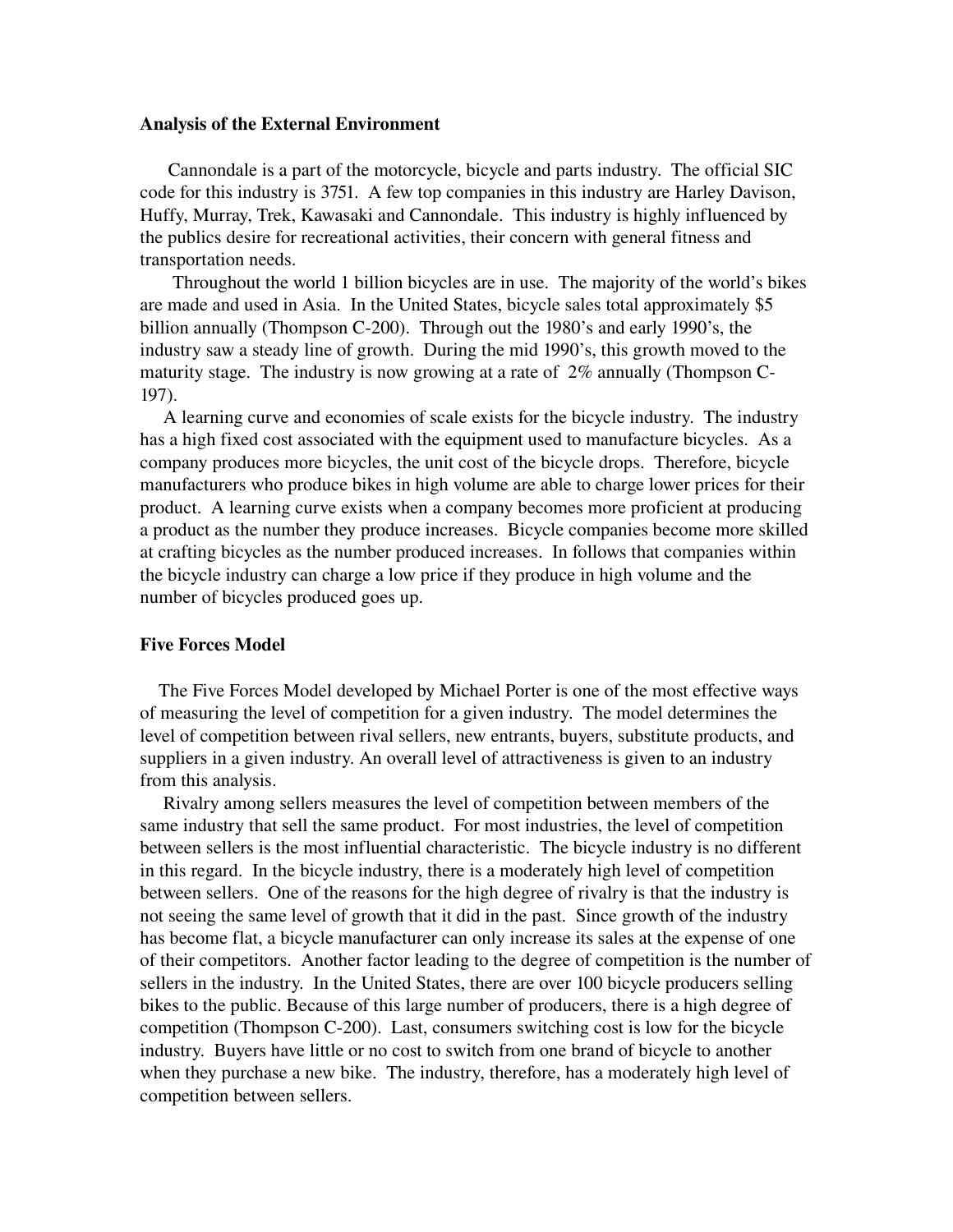The threat of new entrants measures the likelihood that new companies will try to enter an industry. The motorcycle, bicycle and parts industry has moderately low likelihood that new companies will try to enter the industry. New entrants to the bicycle industry can be deterred because of the economies of scale and learning. Also, there is a brand preference among many consumers of this industry. Customers are loyal to a particular brand, for instance Harley Davison motorcycles have a strong customer following. Many consumers will only ride a Harley and will not accept a substitute for a Harley motorcycle. Furthermore, new entrants to the bicycle industry will very likely be met with retaliation from existing firms, since the growth rate has slowed for the industry. Another factor discouraging new companies to the industry is moderate capital investment required to enter. A rather large amount of capital is required to manufacture bicycles on a large scale and receive the benefit of economies of scale. All these factors lead to the conclusion that it is not very likely that new firm will attempt to enter this industry.

 Competitive pressure from substitute products is relatively high. Most bicycles are used for exercise and recreational activities. There are many good substitute activities available that can replace bicycling. Users of bicycles could easily find other forms of exercise or recreational activity such as jogging, roller-blading, weight lifting or even golf. New kinds of recreational activities can pose a threat to the bicycle industry. For instance, the growth in the popularity of roller blades comes at the expense of other recreational activities such as bicycling. Subsequently, there is a low switching cost of consumers to substitute products. There are many other recreational activities that can be enjoyed for the same price or less to the consumer. All of these factors show the high degree of competitive pressure from substitute products.

 Buyers have moderate barraging power. Again, buyers have low switching cost to other brands of bicycles or substitute products, which helps to give them some leverage over bicycle manufacturers. If a buyer decides to purchase a new bike, the previous bike owned will have little influence on the cost of a new bicycle. There are a large number of companies who produce bikes so the buyer can be selective when making a purchase. Buyers can decide when they will purchase a bicycle; there is usually no fixed time period in which a consumer must make a purchase. Furthermore, a bicycle is not a necessity. If the current cost of bicycles is too high, the consumer can simply hold off making the purchase or purchase another form of recreational equipment to give them satisfaction. Last, many of today's buyers of bicycles are well informed of the product through various bicycling magazines and Web sites. This gives the buyer the ability to make informed buying decisions. Buyers of bicycles have a moderate level of buying power because of these reasons.

 The power of suppliers measures the level of power that suppliers have over sellers in an industry. Suppliers in the bicycle industry have a moderate level power. Most bicycles manufactures purchase supplies for their bikes rather than manufacturing all the parts on their own. A large number of parts are purchased from Asian manufacturers. Firms in the industry could backward integrate to make the supplies for themselves, but it makes economic sense for them to pursue the areas of manufacturing they are best at and let other manufacturers make the other supplies. Suppliers than have some control over price